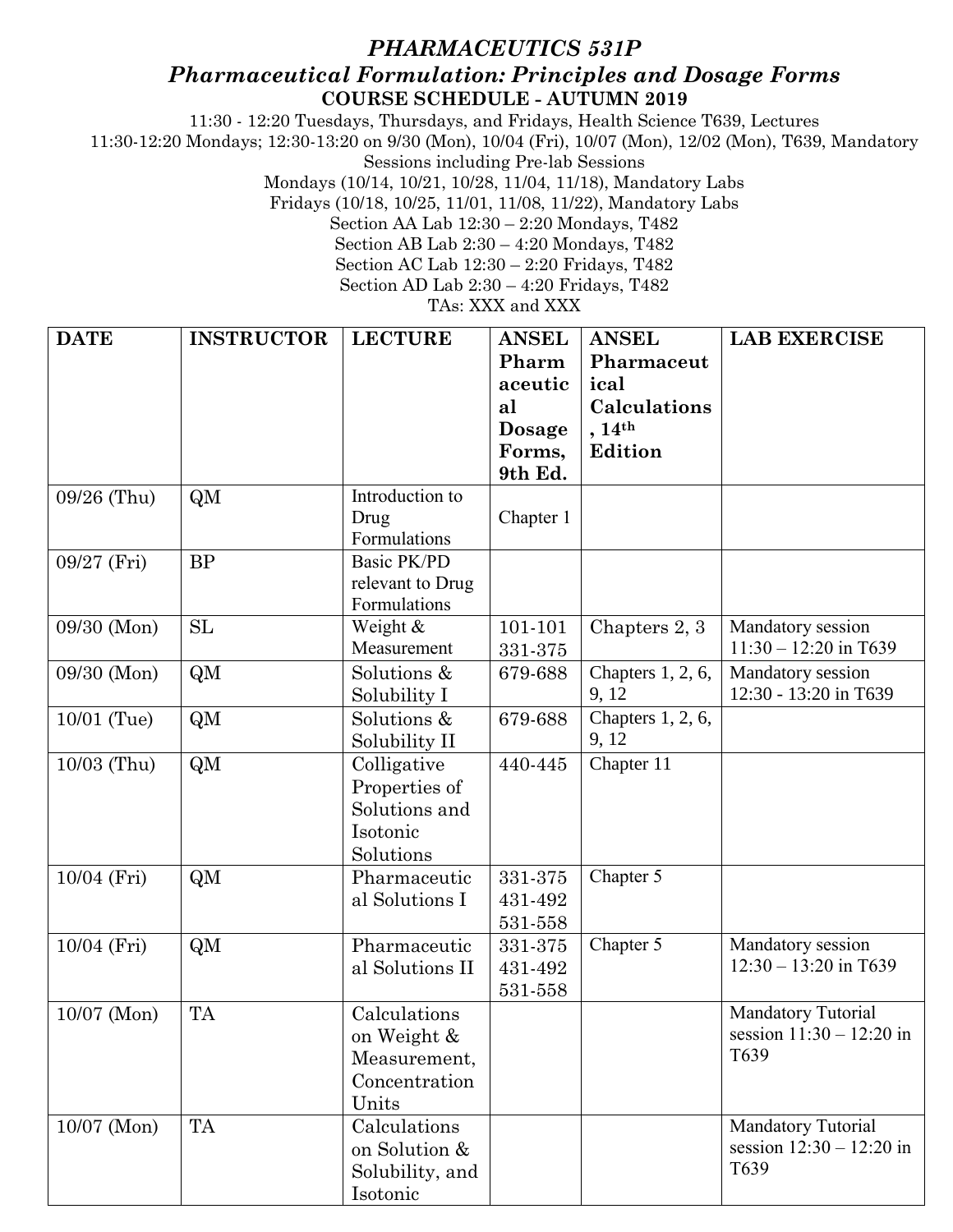|               |           | Solutions           |           |                         |
|---------------|-----------|---------------------|-----------|-------------------------|
| 10/08 (Tue)   | SL        | IV fluids           |           |                         |
| 10/10 (Thu)   | SL        | Powders and         | 184-224   |                         |
|               |           | Capsules            |           |                         |
| 10/11 (Fri)   | QM        | Surfactants:        |           |                         |
|               |           | Theory, Types       |           |                         |
|               |           | and HLB             |           |                         |
|               |           | Systems             |           |                         |
| $10/14$ (Mon) | SL        | Pre-lab session for |           | Mandatory Pre-lab       |
|               |           | Lab $1$ ,           |           | session $11:30 - 12:20$ |
|               |           | Capsules            |           | in T639                 |
|               |           | and Powder          |           |                         |
|               |           | Preparation         |           |                         |
| $10/14$ (Mon) | <b>SL</b> | Lab 1 in T482       |           | Section AA: 12:30-2:20  |
|               |           |                     |           | Section AB: 2:30-4:20   |
| $10/15$ (Tue) | QM        | Emulsions           |           |                         |
| $10/17$ (Thu) | QM        | Suspensions:        | Chapter   |                         |
|               |           | Types $\&$          | 14        |                         |
|               |           | Stability           |           |                         |
| $10/18$ (Fri) |           | Tablets: Types      | Chapter 8 |                         |
|               |           | $\&$                |           |                         |
|               |           | Manufacturing       |           |                         |
| 10/18 (Fri)   | SL        | Lab 1 in T482       |           | Section AC: 12:30-2:20  |
|               |           |                     |           | Section AD: 2:30-4:20   |
| $10/21$ (Mon) | SL        | Pre-lab session     |           | Mandatory Pre-lab       |
|               |           | for Lab 2,          |           | session $11:30 - 12:20$ |
|               |           | Solubility and      |           | in T639                 |
|               |           | Emulsion            |           |                         |
|               |           | Preparation         |           | Section AA: 12:30-2:20  |
| $10/21$ (Mon) | SL        | Lab 2 in T482       |           | Section AB: 2:30-4 :20  |
| 10/22 (Tue)   | QM/SL     | <b>MIDTERM I</b>    |           |                         |
|               |           | 09/26-10/18         |           |                         |
|               |           | Lab 1               |           |                         |
| 10/24 (Thu)   | SL        | Oral Delivery       | Chapter 9 |                         |
|               |           | Systems             | 651-653   |                         |
| $10/25$ (Fri) | SL        | Ointments I:        | Chapter   |                         |
|               |           | Classification      | s 10 and  |                         |
|               |           |                     | 14        |                         |
|               |           |                     |           |                         |
|               |           |                     |           | Section AC: 12:30-2:20  |
| $10/25$ (Fri) | <b>SL</b> | Lab 2 in T482       |           | Section AD: 2:30-4:20   |
| $10/28$ (Mon) | SL        | Pre-lab session     |           | Mandatory Pre-lab       |
|               |           | for Lab 3,          |           | session $11:30 - 12:20$ |
|               |           | Ointment            |           | in T639                 |
|               |           | Preparation         |           |                         |
| $10/28$ (Mon) | SL        | Lab $3$ in T482     |           | Section AA: 12:30-2:20  |
|               |           |                     |           | Section AB: 2:30-4 :20  |
| 10/29 (Tue)   | SL        | Ointments II:       | Chapter   |                         |
|               |           | Uses,               | s 10 and  |                         |
|               |           | Compounding,        | 14        |                         |
|               |           | Other Topicals      |           |                         |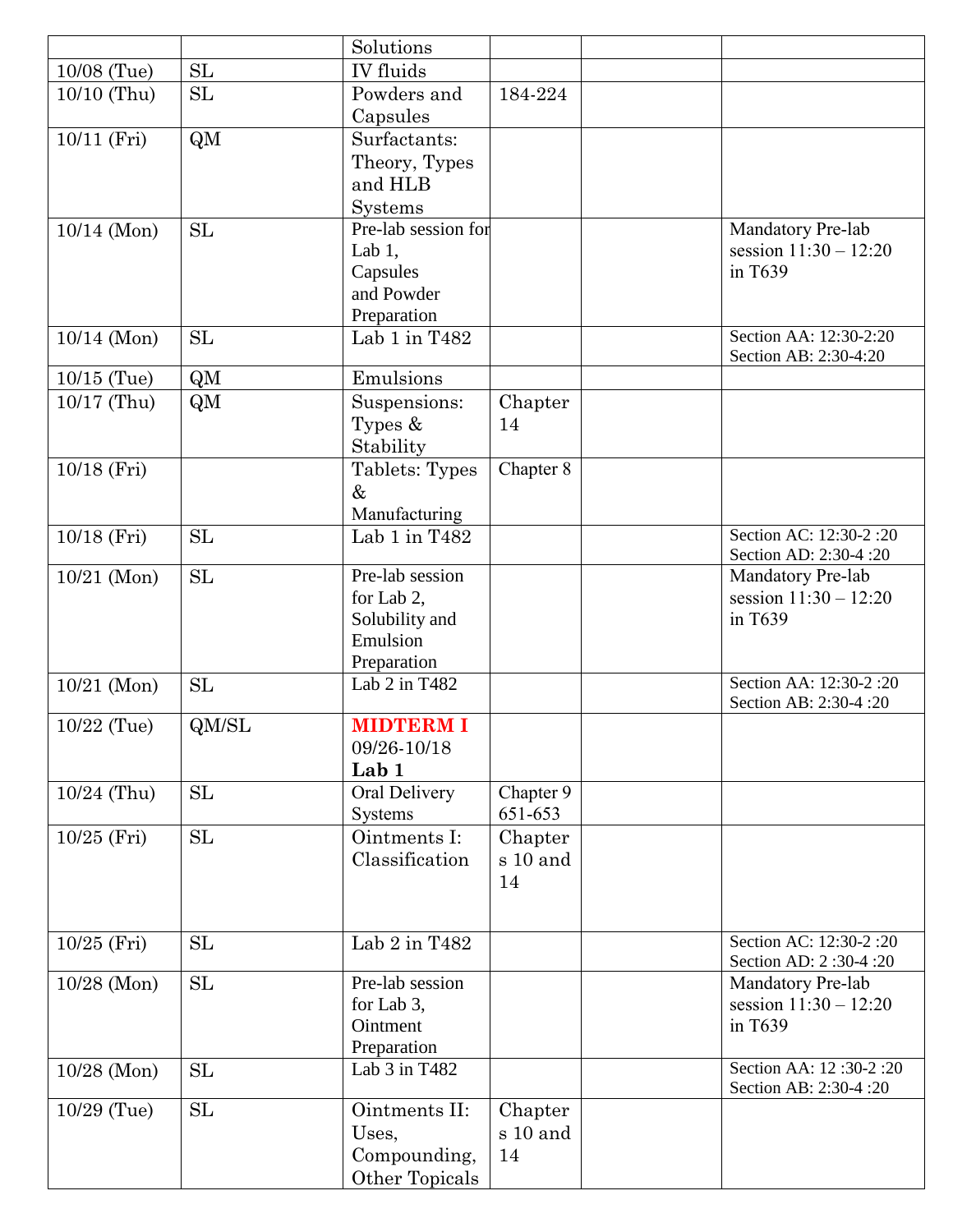| 10/31 (Thu)   | <b>SL</b>  | Suppositories                                                                             | Chapter<br>12 |                                                         |
|---------------|------------|-------------------------------------------------------------------------------------------|---------------|---------------------------------------------------------|
| 11/01 (Fri)   | <b>BP</b>  | Drug Stability I                                                                          | 111-142       |                                                         |
| 11/01 (Fri)   | <b>SL</b>  | Lab 3 in T482                                                                             |               | Section AC: 12:30-2:20<br>Section AD: 2:30-4:20         |
| 11/04 (Mon)   | SL         | Pre-lab session<br>for Lab 4,<br>Suppository<br>Preparation                               |               | Mandatory Pre-lab<br>session $11:30 - 12:20$<br>in T639 |
| $11/04$ (Mon) | <b>SL</b>  | Lab 4 in T482                                                                             |               | Section AA: 12:30-2:20<br>Section AB: 2:30-4:20         |
| $11/05$ (Tue) | BP         | Drug Stability<br>$_{\rm II}$                                                             | 111-142       |                                                         |
| $11/07$ (Thu) | <b>BP</b>  | Drug<br>Dissolution<br>and<br>Absorption<br>after Oral<br>Administratio<br>n <sub>I</sub> | 147-153       |                                                         |
| 11/08 (Fri)   | <b>BP</b>  | Drug Dissolution<br>and Absorption<br>after Oral<br>Administration II                     | 147-153       |                                                         |
| 11/08 (Fri)   | SL         | Lab 4 in T482                                                                             |               | Section AC: 12:30-2:20<br>Section AD: 2:30-4:20         |
| $11/11$ (Mon) |            | <b>THE</b><br><b>VETERANS</b><br><b>DAY HOLIDAY</b>                                       |               |                                                         |
| $11/12$ (Tue) | QM/SL/BP   | <b>MIDTERM II</b><br>10/24-11/08<br>Labs 2-4                                              |               |                                                         |
| $11/14$ (Thu) | <b>SA</b>  | Route of<br>Administratio<br>$n -$<br>Intramuscular<br>/Subcutaneous                      |               |                                                         |
| $11/15$ (Fri) | <b>SA</b>  | Route of<br>Administratio<br>$n -$<br>Percutaneous                                        |               |                                                         |
| $11/18$ (Mon) | ${\rm SL}$ | Pre-lab session<br>for Lab 5,<br>Prescription<br>presentation                             |               | Mandatory Pre-lab<br>session $11:30 - 12:20$<br>in T639 |
| $11/18$ (Mon) | <b>SL</b>  | Lab 5 in T482                                                                             |               | Section AA: 12:30-2:20<br>Section AB: 2:30-4 :20        |
| $11/19$ (Tue) | <b>SA</b>  | Route of<br>Administratio<br>$n -$<br>Ophthalmic                                          |               |                                                         |